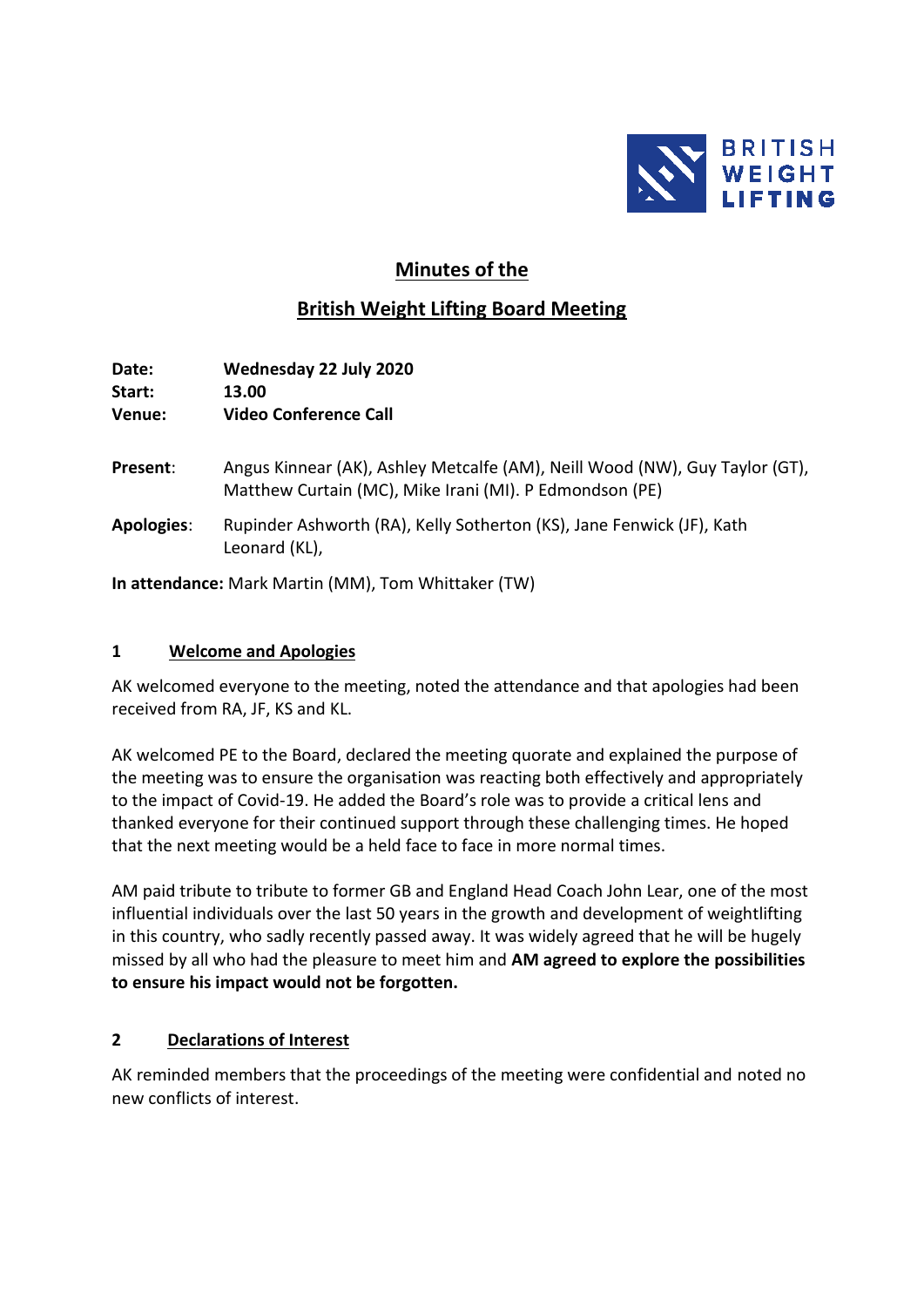# **3 Minutes from Previous Meeting and Matters Arising**

The minutes of the Board meeting held on 10 June 2020 were agreed as read and **approved** for posting on the website. There were no matters arising that would not be covered in the meeting.

# **4 Decisions Taken outside the Board Meeting**

Sport England 2021/22 funding agreement – AM advised that the rollover funding from Sport England (same amount as in year 4) had been approved by their Board and new agreements had been signed. Although previously approved electronically, t**he Board formally approved the decision to confirm the funding of £531,037.**

UK Sport Aspiration Fund – AM advised that variation letters had been signed by both parties. **The Board approved the decision to accept the added support of £46,400 to cover the period 1 July 2020 – 31 March 2021.**

Appointment of Philip Edmondson – Following the earlier electronic decision, **the board formally approved the appointment of PE to the Board for an initial term of 4 years.**

# **5 Minutes and Recommendations from the Sub-Committees**

England Committee – MC noted the Committee met for a second time this year on July 21 and he advised that all members were in attendance. He noted that all members were starting a second term of 3 years in line with the new TOR. The Committee had recognised the long and impactful work of John Lear as well as providing its support and endorsement for the recruitment plan to scope an Athlete Representative for the Committee. The Committee also noted operational reports concerning Birmingham 2022, both in terms of Games planning and delivery and the proposed plans for the preparation of Team England weightlifting and powerlifting. The next meeting was scheduled for September.

There were no further reports from the other Sub-Committees.

# **6 CEO Overview on COVID-19**

AM provided an overview of the operational progress since the last meeting, updating members on the executive's contingency plans since lockdown. He emphasised that all aspects of the organisation continued to be closely monitored and following the initial review of the expected impact presented at the last meeting, a number of immediate changes to the current operational strategy had been implemented, including the acceleration of the digital transformation programme enabling suitable platforms for online educational courses and virtual competitions.

AM outlined a number of course were now available online and virtual competitions had also recently been launched. Feedback and numbers of sales had been encouraging and above forecast expectations. The executive team would continue to add further course and CPD options as soon as possible.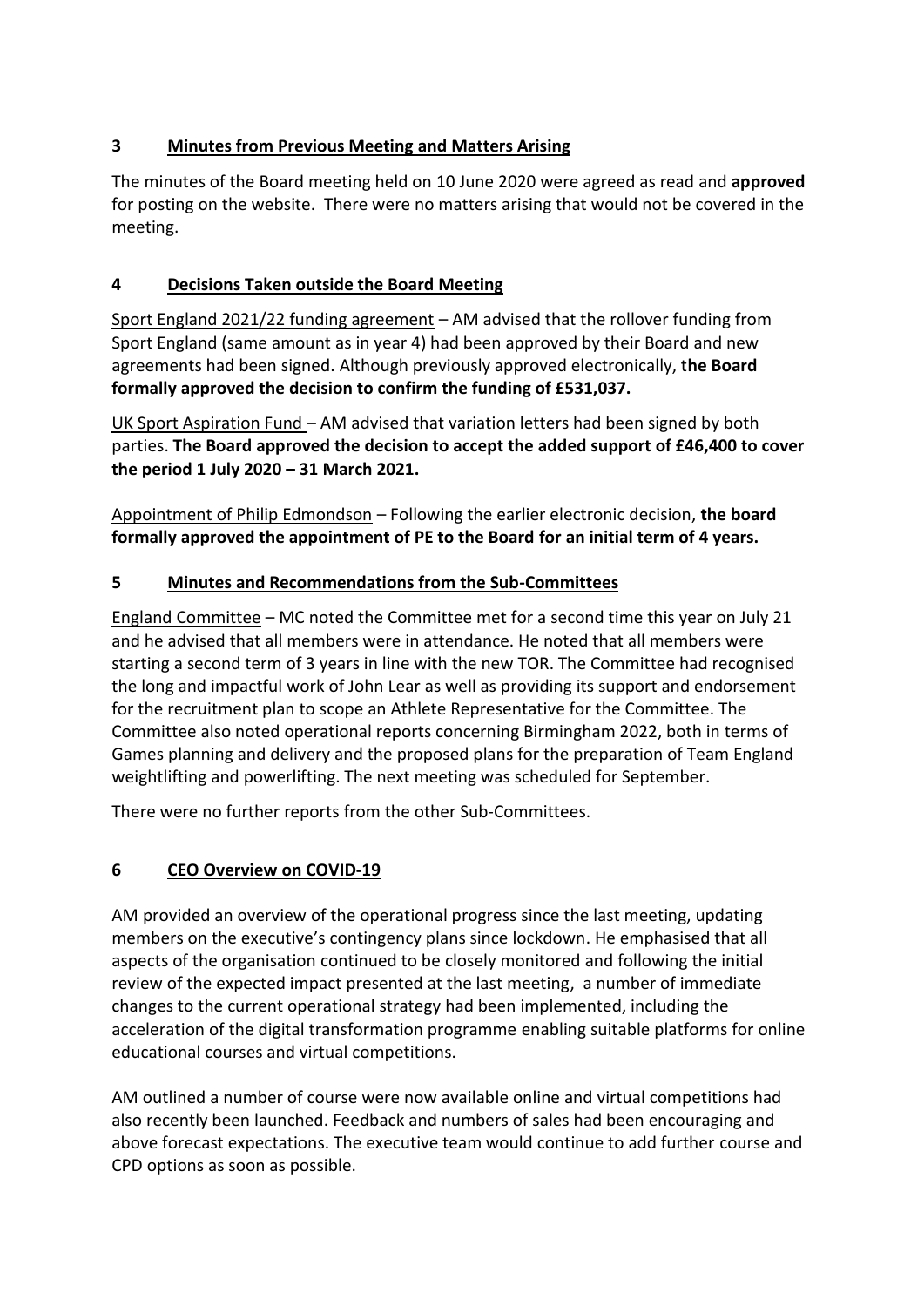AM also added that the on-going engagement with members and clubs remained a key priority with increased demand for communications explaining the very latest guidance around return to training options and the re-opening of facilities.

AM explained there had been considerable work over the past 4 weeks on current and future funding submission opportunities, including:

- UK Sport Paris Cycle including current Aspiration Funding for the Tokyo cycle
- Sport England Commonwealth Games 2022 Medal Support Programme
- UK Sport Continuity Fund
- Leeds City Council Small Business support

AM also added that both UK Sport and Sport England had recently announced that after 3 years there would be a review of the Code for Sports Governance, with a focus on potential changes around equality, diversity and inclusivity. It was also noted that Sport England are also reviewing their overall strategy with plans to re-launch a new 10-year vision to shape the future and create healthier, happier & physical more active communities.

AM concluded that a number of the previously discussed changes had been implemented since the last meeting and had helped mitigate further financial and operational risks. Cost savings from the executive restructure, the positive financial impact of online courses and a grant from Leeds City Council had boosted the short term financial results, whilst successful annual reviews with Sport England, NSPCC (safeguarding) and the Equality Standards would be covered later in the agenda.

## **It was agreed that that the board would continue to regularly monitor the on-going appropriateness of the operational strategy**.

## **7 Finance Matters and Update**

MM gave an overview of the June Management Accounts and the first quarter of the financial year, which showed a modest surplus of £5,500 on turn-over of £320,000. This was £8,000 better than budget and reserves had increased to £135,000.

Management Accounts for June 2020 – MM reported a surplus of £10,000 in June against a budget loss of £7,500.

MM explained this was due to an outstanding month for online course sales which had reached £38,000. MM added that this was most encouraging but when questioned could not commit accurately to longer forecasts at this level as there was no track record to compare online sales with and July's figures were at this stage were positive but still somewhat lower.

MM added that a grant from Leeds City Council of £10,000 would also boost income in July and ensure that with the cost savings associated with the restructure, it meant that the forecasted loss for the year remained at £57,000, which was in line with Board expectations and ensured that reserves remained available for future years.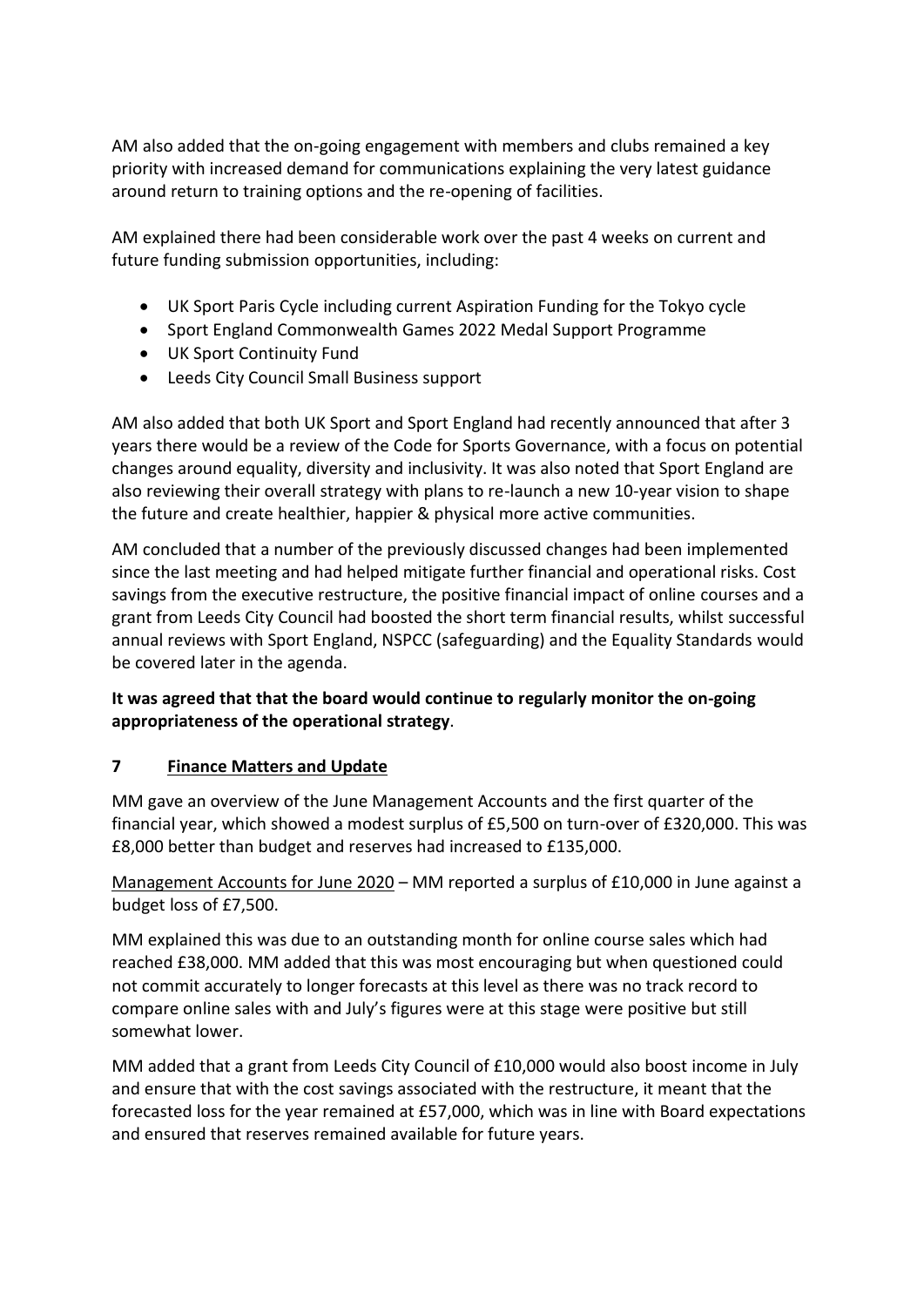MM shared a diagram detailing the key financial risks and opportunities facing the organisation over the next 12 months. In comparison the previous month it highlighted a reduction in risks, although uncertainty remained around revenues for courses and membership and a potential rise in new opportunities with the prospect of lockdown easing.

MM highlighted that cash flow would remain positive throughout the two-year period as the majority of income (grants, course and membership revenues) is received in advance of any expenditure.

The forecast for 2021/22 remained unchanged at this stage, still showing a loss of £54,000.

NW raised a question about staffing costs in 2021/22 and MM responded that these remained as per the new structure but was predicting a small amount of support from the BWL Foundation.

AM added that the forecasts did not currently include any additional funding that may be generated from performance-based opportunities currently being explored.

AK added it was positive to see an improved position for the first quarter and the Board **agreed to accept the revised 2020/21 forecast, as well as the 2021/22 forecast**.

## **8 Operational Reports**

#### Performance

Return to Training - TW presented an amended update on the return to training process for both Weightlifting and Para-Powerlifting. He advised that all elite athletes were still set up to train from home and latest advice had been shared with them via online case conferences. During this period, training programmes had been set with ways to minimise injuries and monitor athletes daily with more online coaching, mobility and planning.

Ongoing engagement with stakeholders – Loughborough University, EIS and UK Sport remained work in progress with return to training planning and frameworks fully aligned to the latest Government guidance and other key experts and partners.

All documentation /procedures that needed to be put in place and signed off before the team can return to Loughborough had been further updated to ensure the health and wellbeing of lifters, coaches and support staff remained the number one priority. During Phase 1 it had been decided not to return due to social distancing rules which would need to be adhered to. In Phase 2 there was a need to address further changes and further consider athlete options. It was felt weightlifting could return and be of value, i.e. being able to have face to face coaching from 27 July, but powerlifting would be delayed until September 1, as individual health concerns were still paramount and several actions still needed to be addressed.

**The Board agreed to support our Return to Training and Return to Work strategies and proposed timescales.**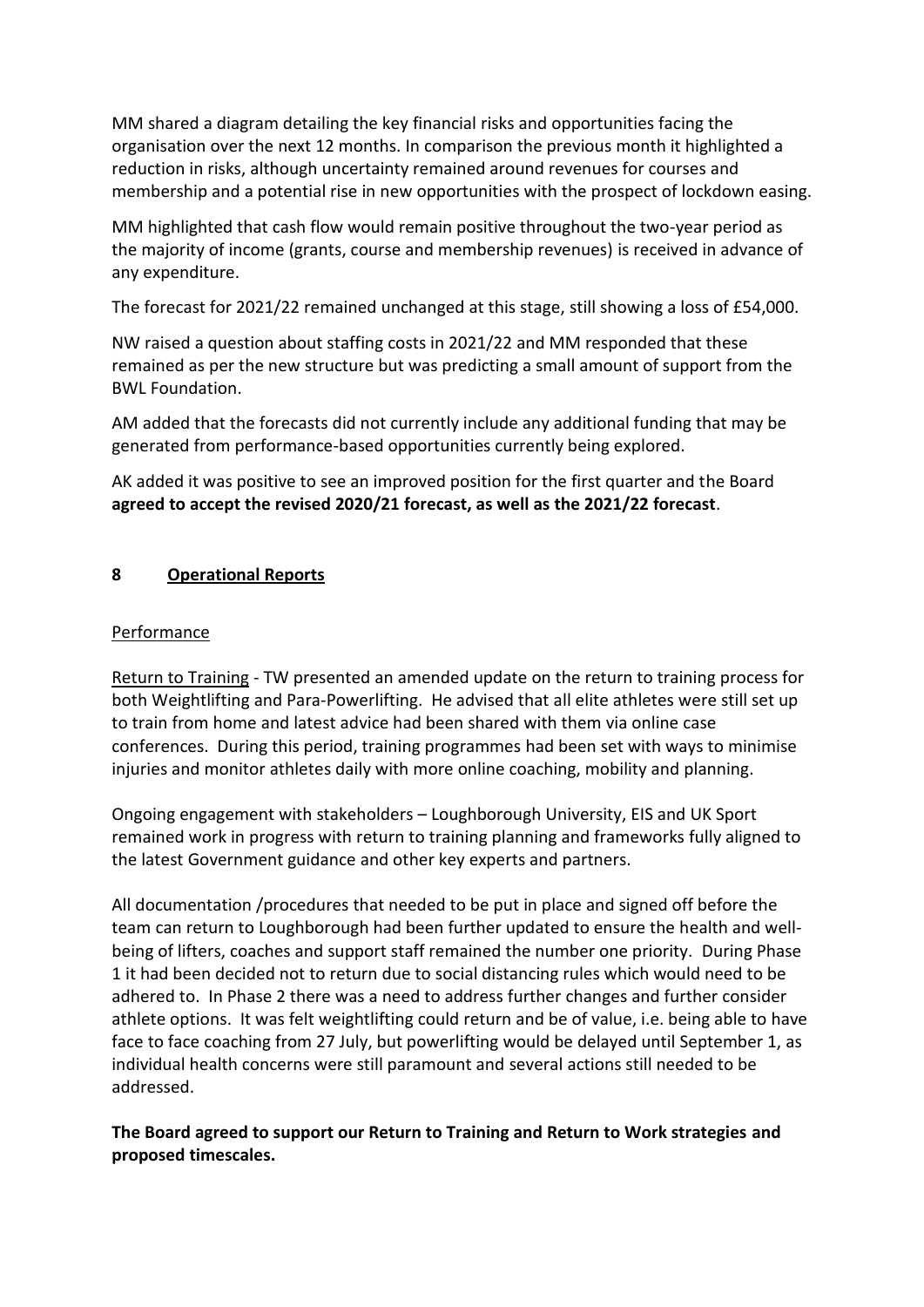World Class Programme (WCP) for Para Powerlifting – TW noted that plans were being adjusted due to the new date for the Para Games in 2021 (Aug 24 – 5 September) with a new qualification window set ( 1 November – 27 June 2021). There are currently three lifters in the top six of the rankings (two others  $7<sup>th</sup>$ ) and the medal target remains 1-2. Individual updates on various athletes were provided. He noted all the athletes were currently fit and healthy and training from home and were making good progress ahead of more rigorous evaluations scheduled for December. He reported that there were still 7 athletes on the Confirmation programme and 3 on the National Development Squad but it was challenging to attract and recruit larger numbers at present.

Regarding the Phase 3 of the Paris WCP funding submission, he reported work was progressing positively with a new deadline of 16 October for final submissions.

GT asked if there was an opportunity to reassess any submission post Tokyo and TW explained that Games time performances, alongside a further developed academy cohort would be critical ahead of any future Annual review processes.

GT enquired as to whether TW had managed to monitor performances or progress from other competitive countries and TW responded by saying the impact of the pandemic had varied around the world but he was expecting the totals required to win medals to have increased with an extra year's preparation.

Following a final question from GT, TW confirmed that the WCP budget was on track and sufficient to ensure all lifters would have the best opportunities to qualify.

### Olympic Lifting and Talent Pathway Update

AM reported that a provisional team and coaches had been selected for the EWF Juniors and U23 competition on Finland in October, although he added that it was not guaranteed to take place due to the on-going impact of the pandemic.

As regards Tokyo 20/21 AM added that Emily Campbell was recovering well after recent surgery and was now back in light training.

AM outlined that the 4 leading female athletes remain on-track with opportunities to qualify in-line with previous reports although there were still outstanding requirements for each of them to satisfy the necessary ranking positions.

AM confirmed BWL had been advised by UK Sport to pursue a Progression focused submission for the Paris cycle and beyond, which would allow BWL to lay the foundations for a future World Class Programme without expectations to win medals to maintain funding post the Paris Cycle.

AM also confirmed BWL had submitted proposals to Sport England for CWG22 medal support and it was hoped to hear confirmation of funding by late August.

The Talent Pathway remained on track with training and support transferred online.

Looking forward to CWG 2022, AM re-emphasised the depth of the potential England squad with potential opportunities for a similar number of medals as achieved in 2018 or more. Squads, coaches and support teams would be announced and engaged as soon as Sport England release further information on their medal Support programme.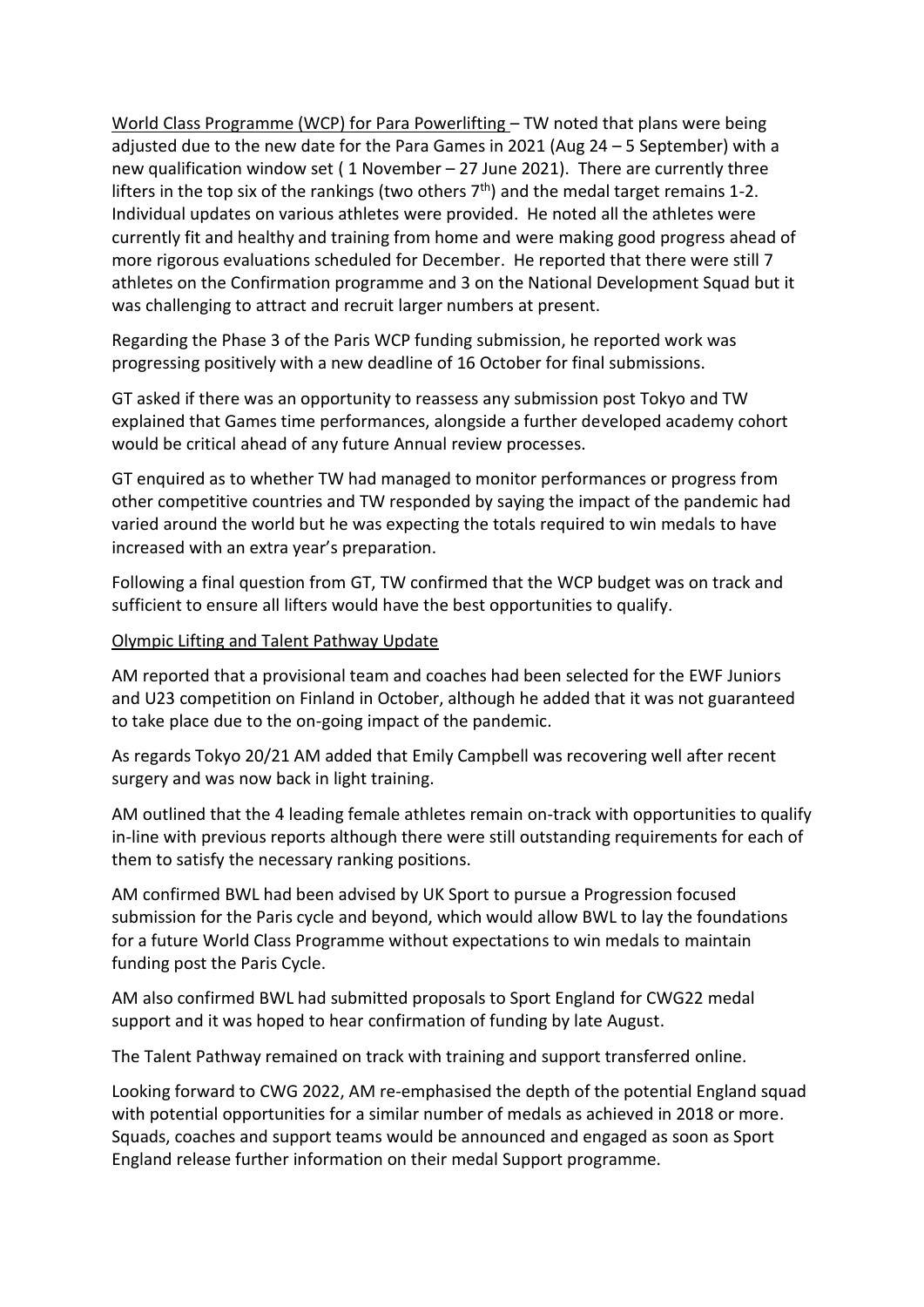GT enquired as to what funding was available to qualify for Tokyo and did it include male and female lifters? AM explained UK Sport had kindly extended their Aspiration Funding which meant those with opportunities still to qualify would receive support for their preparations. However, he added that unfortunately no male lifters were in a realistic position to qualify.

### Sport Development and Coach Education

In KL's absence, AM presented her report on operational performance focussing on the recent team restructure, which had been required to achieve previously approved budget savings. It had seen headcount reduced by two but the removal of three positions (one moving to cover performance requirements), whilst two other historic vacant positions were not being filled in the short term. AM confirmed that with new learnings and efficiencies around the new digital offering, the structure was appropriate and would not jeopardise delivery of projects or the ability to achieve our revised stakeholder targets.

AM covered the proposed return to work plans for September onwards, consultations and the monitoring of Government advice, ensuring the health and well-being of all was paramount and the office environment was Covid secure.

## **The Board agreed with the proposed return to work plans and the restructure.**

AM then covered further operational updates, including developments and progress relating to Workforce, Competitions, Communications, Relationship Managers and Governance matters.

It was noted that there had been several positive developments with online products for courses and competitions and an increased number of external communications implemented to maintain engagement with the membership. BWL had achieved the Equality Standard Intermediate Level and the annual review with the CPSU for safeguarding had produced a "Good" rating.

AM confirmed that Sport England had confirmed a year 5 funding rollover at the same levels as 2020/21, which was most positive and allowed the organisation to plan for the following year more confidently despite the impact of the pandemic. He also confirmed that BWL's annual review had been positive with the organisation achieving on or above Sport England milestones. There were no issues raised.

MC asked if the English Championships were forced to be cancelled in 2020, would they be re-scheduled for early 2021 or later in the year. AM responded that venues were difficult to confirm at present and all options were being explored including a possible Festival of Lifting at Liverpool in June 21.

MC added that with the Birmingham 22 CWG approaching, it may be advantageous to hold the English early in the 2021 calendar and as a final selection qualifier in the first quarter of 2022.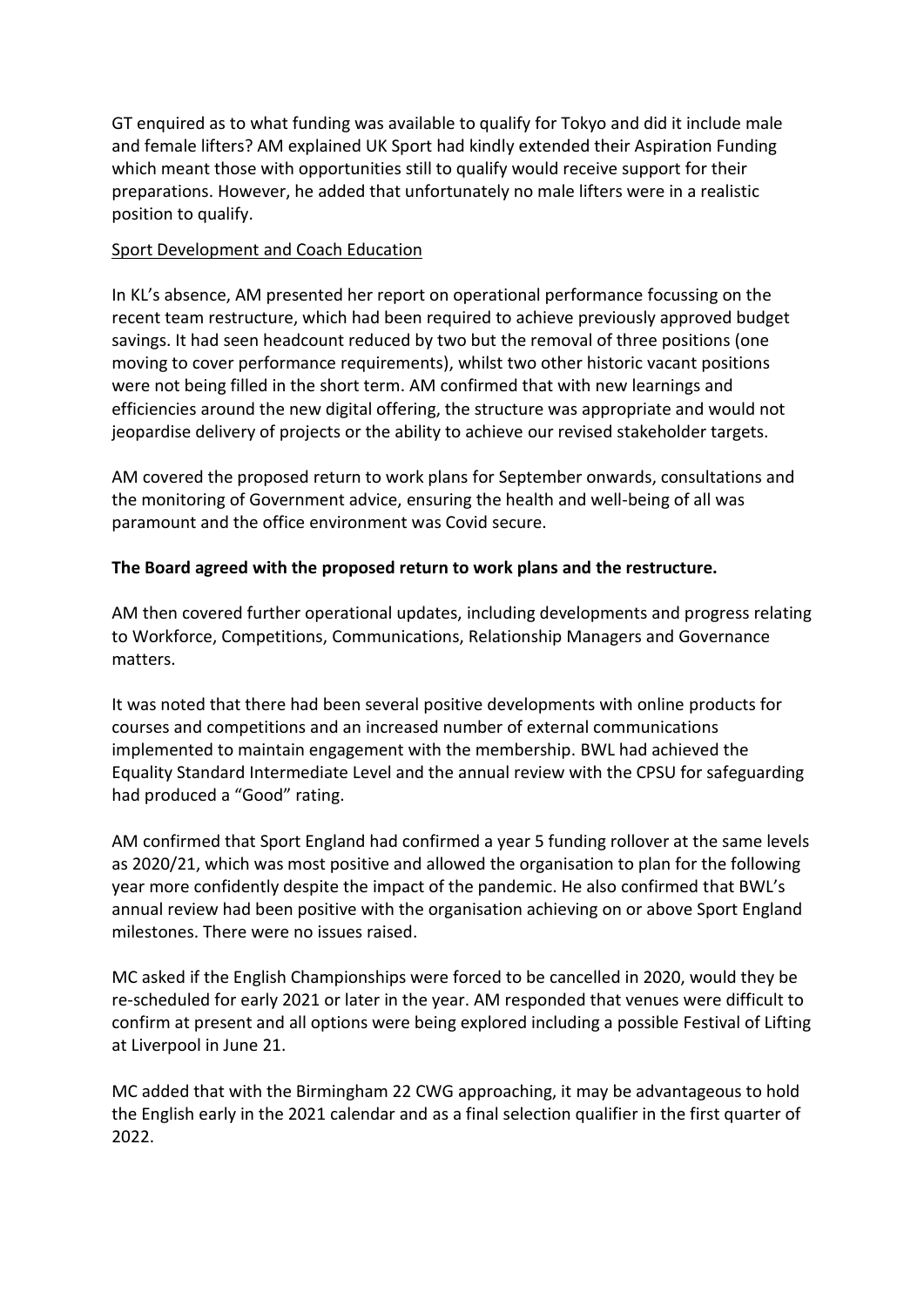## **8 Board Matters**

UK Sport Paris Funding Submission – AM explained the two options available for BWL in regard to any potential Paris cycle funding. There was the traditional World Class Programme route, focussing on medal potential and delivering strict targets or the opportunity to explore Progression Funding – a new UK Sport option for sports that do not have current WCPs and require investment in infrastructure, environment and pathway development. AM added that UK Sport had recognised the Paris medal potential for 4-6 leading lifters and part of any new submission would include specific short-term support for this group. BWL had been requested by UK Sport to confirm its preferred strategy and the **decision was approved by the Board to proceed with a Progression Funding submission as if successful this offered the best potential over the next 12 years**.

BWL Privacy Policy – **The Board approved the minor amendments around broadening the scope of the policy to include webinars and other online platforms.**

Complaints Log – AM noted there were no new complaints since the last meeting and no outstanding issues to report from any previous issues raised.

Risk Register – The register remained unchanged from June, with those risks identified as higher due to the impact of pandemic still highlighted and being continually monitored.

AM repeated that the Register would be thoroughly reviewed by the Audit Committee ahead of the next Board meeting in September. AM to update further at the next meeting.

Operational Scorecard – The June report had been issued with the Board papers and key points had been covered earlier in the meeting under the operational report. There were no further questions

## **9 Any Other Business**

BWL Foundation – AM confirmed that the Governing document was awaiting submission to the Charity Commission once sign off had been received from Companies House allowing BWL to use the word "British" in its title for the Foundation. Once received the application could proceed and AM would keep the Board updated at the next meeting.

IWF/McLaren Report – AM confirmed that the internal review agreed at the last meeting would commence imminently and the Board would be updated once completed.

BWL New concept competition – AM thanked RA for her support and presentation which had been distributed prior to the meeting. The Board agreed that the latest iteration portrayed an exciting opportunity and would hopefully appeal to a much broader and more diverse audience. **The Board approved further work to be undertaken and presented at the next meeting to include details of a pilot event once competitions are permitted under Government guidance.**